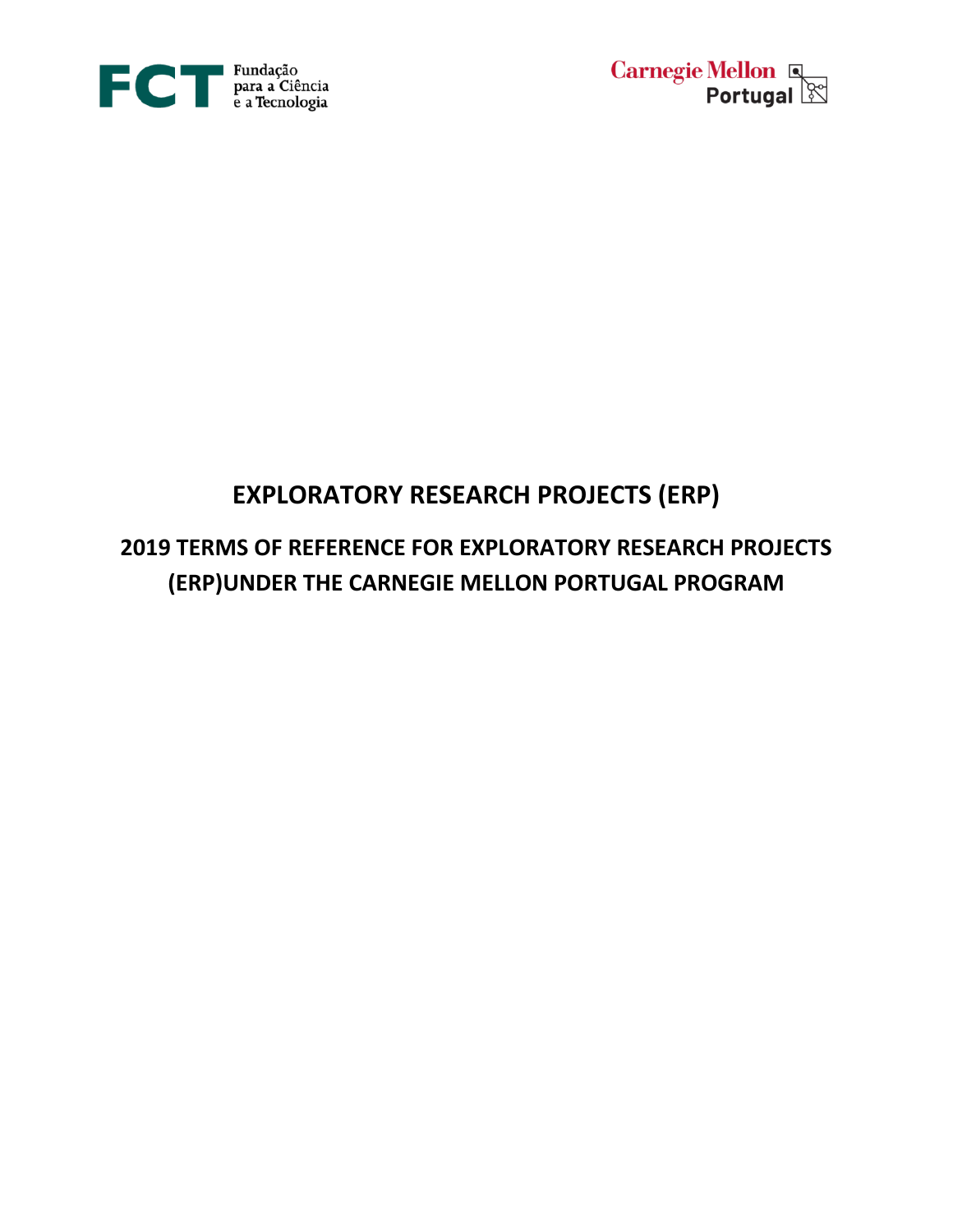

**Carnegie Mellon &**<br>**Portugal** 

# **TERMS OF REFERENCE FOR EXPLORATORY RESEARCH PROJECTS (ERP) 2019**

## **1. Summary**

The Carnegie Mellon Portugal Program (CMU Portugal) is a platform for advanced education, cutting edge research and global innovation that brings together Carnegie Mellon University (CMU) and several Portuguese universities, research institutions and companies. This partnership was launched in 2006, renewed in 2012 and entered its third phase in 2018.

The activities of the CMU Portugal Program are funded by the Fundação para a Ciência e a Tecnologia (FCT), supported by the Conselho de Reitores das Universidades Portuguesas (CRUP), co-funded by industry partners and by Carnegie Mellon University. In particular, the mission of the third phase of the CMU Portugal Program is to foster industry-science relationships as agents of change in the area of Information and Communication Technology (ICT).

Exploratory Research Projects (ERP) are designed to assist teams of researchers from Portuguese Institutions, Carnegie Mellon University and industry partners, to bootstrap high-impact potential research activities of strategic relevance for the Carnegie Mellon Portugal Program, namely in the area of ICT, with a focus on the opportunities provided by the data economy as a driver of growth and change. The proposals should be highrisk/high-reward and show promise and a strategy for significant future expansion of the project's goals.

The ERP should value impact, e.g., by building systems that address real-world problems, beyond just research papers. While inclusion of industry partners is not mandatory, it is beneficial to the overall evaluation of the proposal to show some degree of cooperation with industry affiliates of the program and/or other key companies in the ICT field.

The call is open to all faculty and researchers affiliated collaborating with Portuguese institutions of higher education and research, as well as faculty and research staff at CMU, including the Silicon Valley campus. The total funding available for Portuguese research institutions in this call will be up to €400,000 (four thousand Euros). The project duration is limited to one (1) year. Proposals are required to be collaborative, involving one or more Portuguese Universities through their Higher Education Institutions, Institutes or R&D centers, Associated Laboratories, State Laboratories and one CMU research team. The research activities of the participating CMU research teams will be funded by the CMU Portugal Program at Carnegie Mellon University at a level similar to the Portugal team level.

ERPs will often be aimed at formulating and launching longer-term projects, i.e., they will not be required to achieve, within their own scope, the fully developed and ambitious final results that will be typical of longerterm projects. However, the proposals must be very concrete on the activities and outcomes that the consortium actually proposes to carry out and achieve in the scope of the ERPs, and clearly link them to its longer-term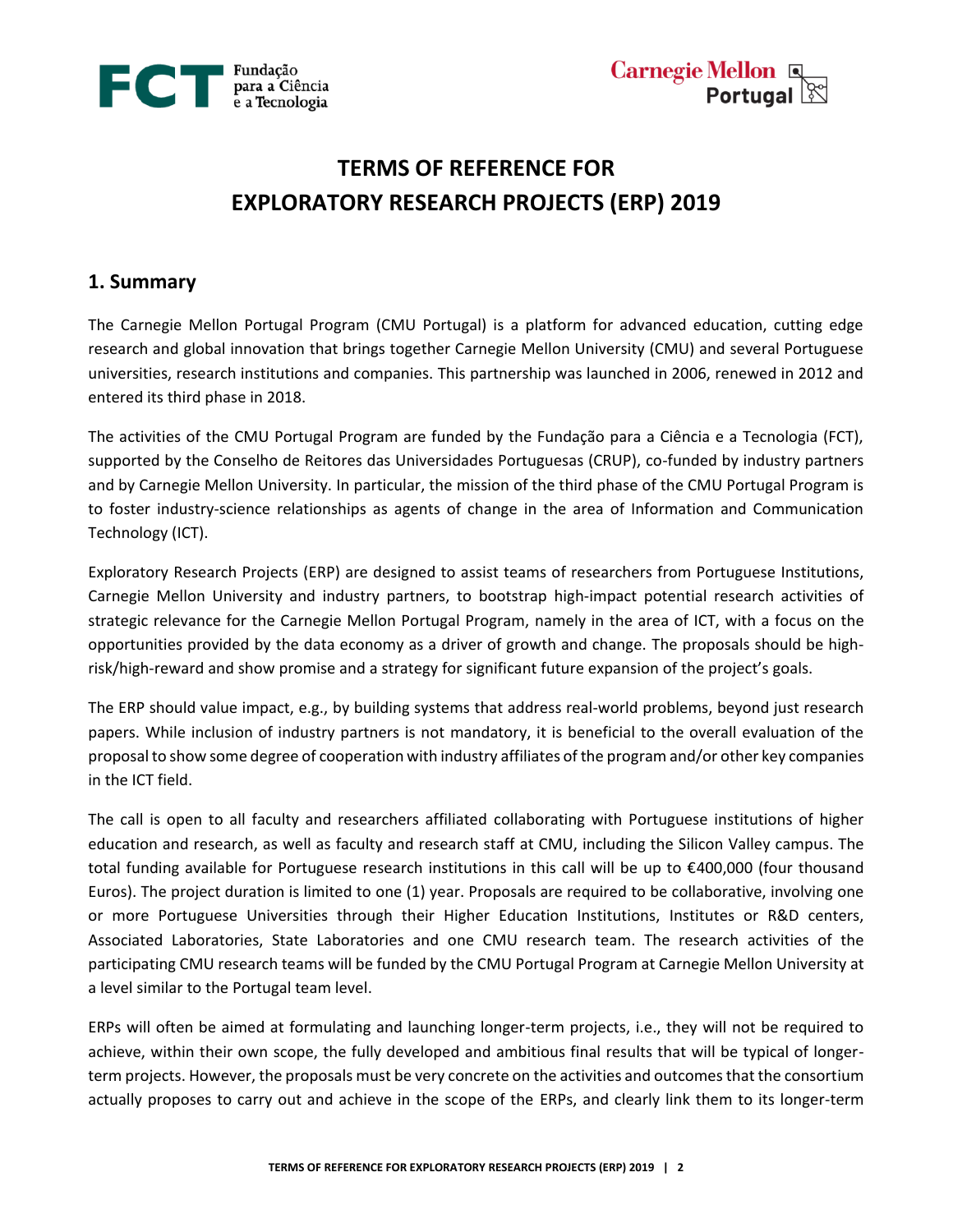



objectives. The deadline for submissions is 30 July. For more information please contact [research@cmuportugal.org](mailto:research@cmuportugal.org) (scientific information) or [concursoprojetos@fct.pt](mailto:concursoprojetos@fct.pt) (specific information related to application submission).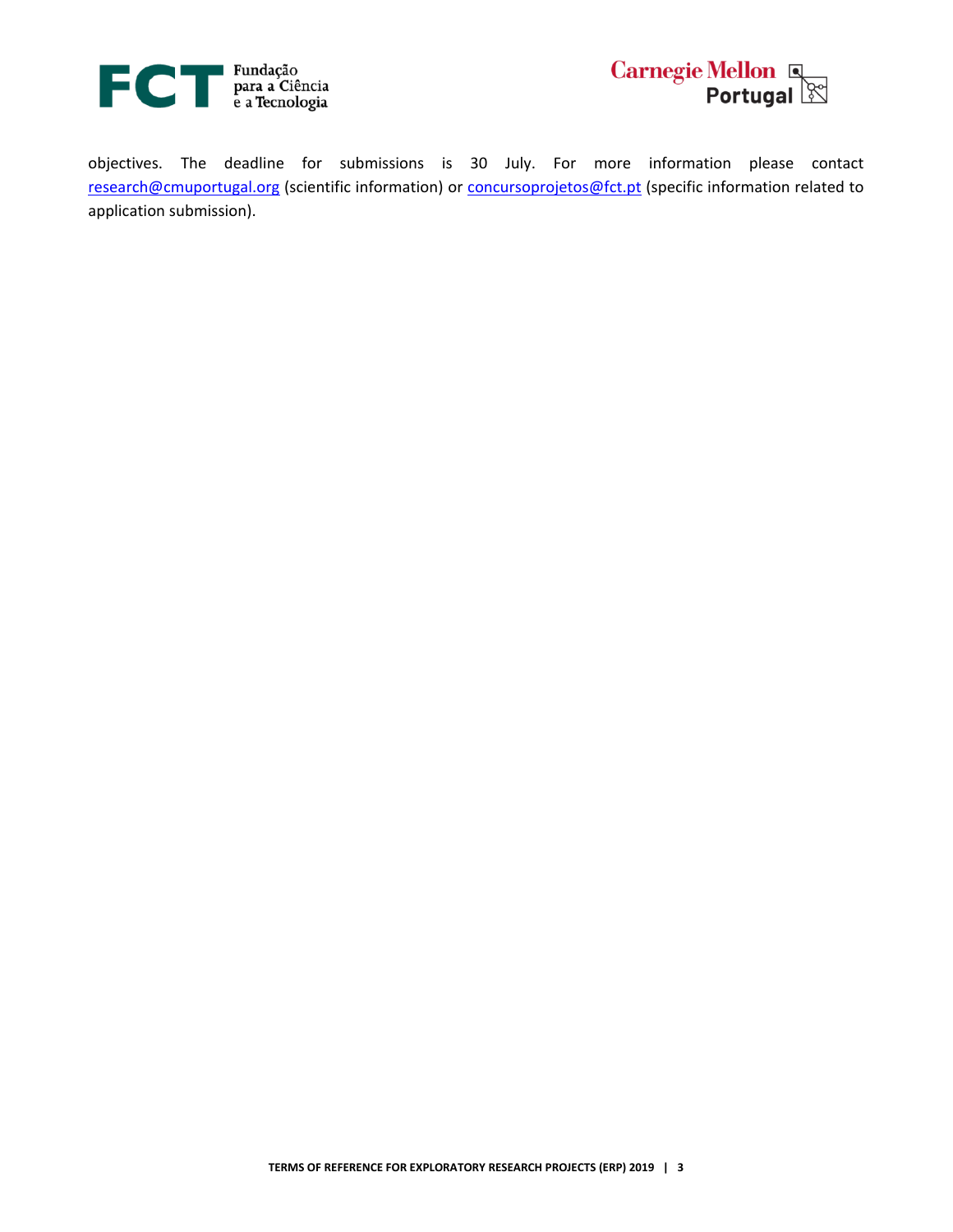



# **2. Award information**

### **2.1. Regulations and Guidelines**

- Regulations governing access to funding are available at: <https://www.fct.pt/apoios/projectos/regulamentofundosnacionais.phtml.en>
- [https://www.fct.pt/apoios/bolsas/docs/Normas\\_de\\_Atribuicao\\_de\\_Bolsas.pdf](https://www.fct.pt/apoios/bolsas/docs/Normas_de_Atribuicao_de_Bolsas.pdf)
- **•** The announcement of the opening of this call is available [here.](https://www.fct.pt/apoios/projectos/concursos/cmu/2019/docs/CMU_Portugal_AAC_PT)
- The guidelines to writing and submitting proposals are available [here.](https://www.fct.pt/apoios/projectos/concursos/cmu/2019/docs/Guiao_Candidatura_CMU_2019.pdf)
- [Guide for Peer Reviewers](https://www.fct.pt/apoios/projectos/concursos/cmu/2019/docs/Guide_Peer_Reviewers_CMU_2019.pdf)

### **2.2. Estimated number of awards and funding amount**

Depending upon the quality of the proposals, a maximum of eight (8) new ERP awards are expected to be financed, pending on the budget. The total funding available for Portuguese research institutions in this call will be up to €400.000 (four hundred thousand euros) to ERPsstarting in 2020. Research activities at Carnegie Mellon University (CMU) will be covered independently and at a comparable level through the CMU Portugal Program at Carnegie Mellon University.

The maximum funding for Portuguese research institutions in each ERP cannot exceed 70.000,00 euros for consortia with more than one Portuguese research institution, or 50.000,00 for consortia with a single research institution.

An advance payment of 75% of the funding approved for the financed projects will be made by FCT, I.P. after returning the acceptance documents.

The remaining amount, until the approved funding, will be paid after the scientific and financial components of the project are closed and by means of a final refund payment.

The expenditure justification should be made via electronic submission of only one payment request, in a specific form provided through the FCT, I.P internet Portal.

The involved companies or other independent non-academic organizations will not be funded by FCT.

#### **2.3. Duration**

A typical proposal should cover efforts for a period of up to 12 calendar months or less, intended to commence in 2020.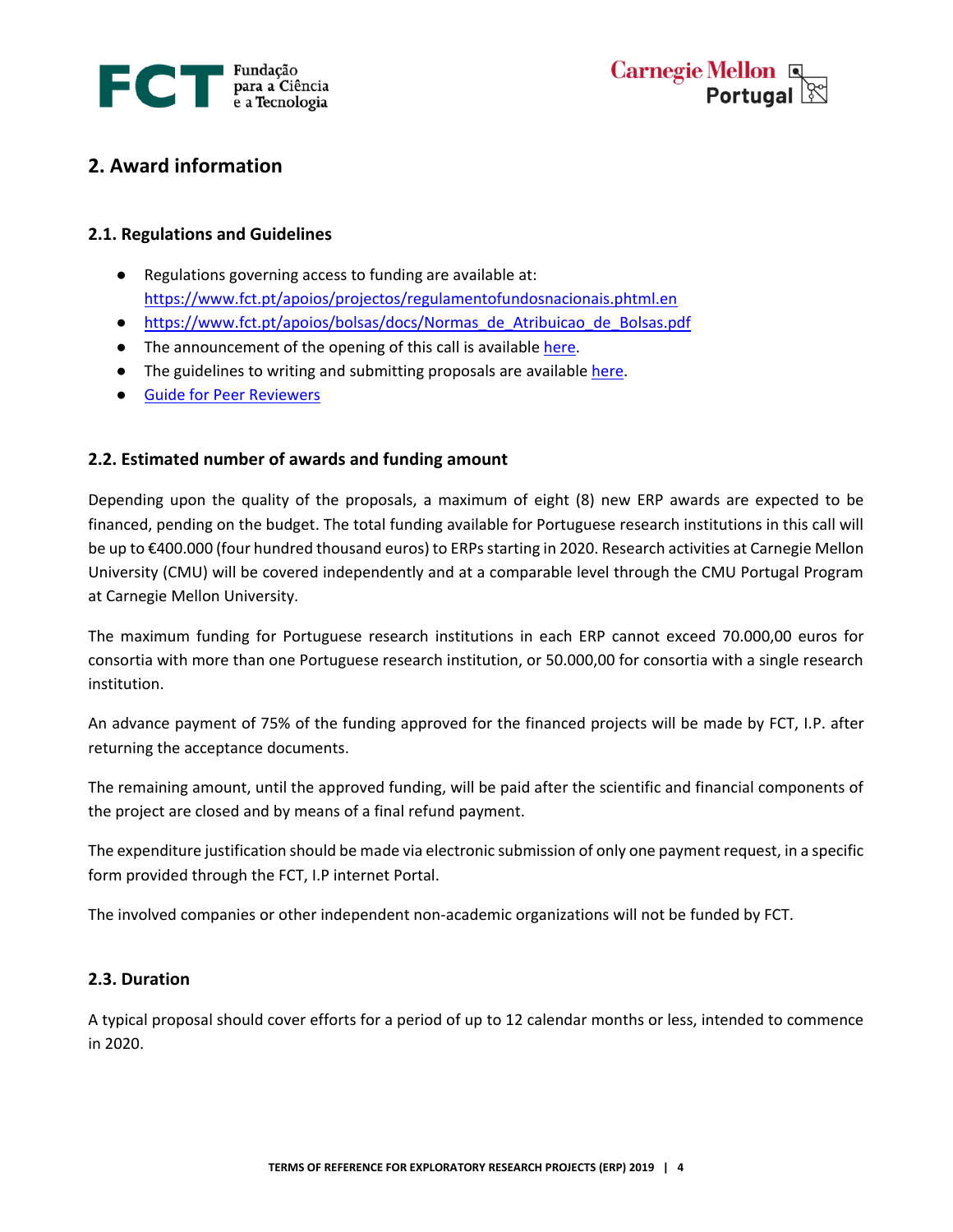



#### **2.4. Supported Entities**

Only the following Portuguese entities are eligible to receive funding from FCT through the present Call for Proposals:

- Higher Education Institutions, their institutes and R&D units;
- State or International Laboratory with head office in Portugal;
- Non-profit private institutions whose main objective is R&D activities;
- Other non-profit private and public institutions developing or participating in scientific research activities.

#### **2.5. Application and deadline for receipt of full applications**

Applications must be submitted online through the FCT website [https://concursos.fct.pt/projectos/](http://alfa.fct.mctes.pt/concursos) following the Announcement of the Call for Proposals.

The call is open from 28 June until 30 July at 17:00 Lisbon time.

#### **2.6. Format requirements**

Full applications must fulfill the following format requirements:

- **1. Completion of the online FCT form, available through the FCT platform [\(https://concursos.fct.pt/projectos/\)](https://concursos.fct.pt/projectos/), according to the [CMU Portugal ERP Proposal Submission](https://www.fct.pt/apoios/projectos/concursos/cmu/2019/docs/Guiao_Candidatura_CMU_2019.pdf)  [Guide](https://www.fct.pt/apoios/projectos/concursos/cmu/2019/docs/Guiao_Candidatura_CMU_2019.pdf) and the following documents, also submitted electronically:**
- The document that certifies the PhD degree of the lead Portugal Principal Investigator;

 Written agreement between the lead Portugal Principal Investigator and the Proposing Institution (if applicable). For more detailed information regarding this point please refer to the Public Announcement of the Call available [here.](https://www.fct.pt/apoios/projectos/concursos/cmu/2019/docs/CMU_Portugal_AAC_PT)

 A statement from the PI at CMU confirming that he/she will be the lead PI from CMU and that he/she holds a faculty appointment at CMU;

- Declaration on the regulatory framework for State Aid non-corporate entities of the R&I System;
- Timeline file of project tasks.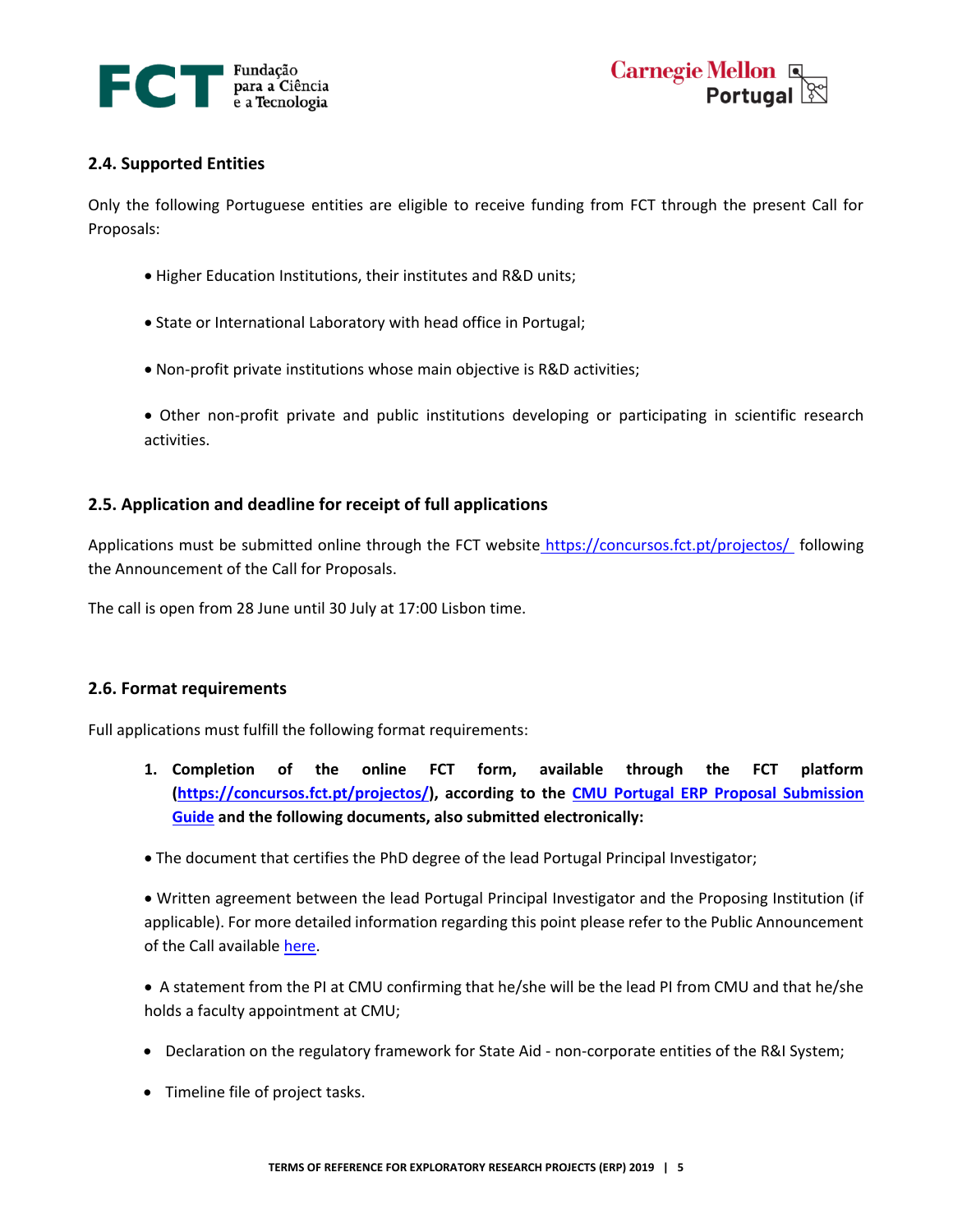



A scan of the **Declaration of Commitment** of each application must be submitted on the [FCT platform](https://concursos.fct.pt/projectos/) until **September 11, 2019**.

Important note: All sections of the FCT form must be filled. Except where mentioned otherwise, all the requested information needs to be in English. Please make sure that text entered in the online form is formatted and comprehensive.

## **2. Submission of an Annex to Application, appended to the online FCT form, which fulfills the proposal requirements as specified\* in the following sections (A to C):**

[\*A template for the Annex of Applications is provided at the [https://www.cmuportugal.org/open-calls-for](https://www.cmuportugal.org/open-calls-for-projects/)[projects/](https://www.cmuportugal.org/open-calls-for-projects/) website]

Annex to Application: **pdf file not exceeding 20 MB in size**, and must include the following sections:

#### **A. Cover page** (maximum 1 page, Arial regular font, 11 point)

The cover page includes the title of the project, the contact information of both PIs (one at CMU and one in Portugal), a list of all the partners of the consortium, including companies and government agencies, the duration of the project, the total budget amount (split into requested amount and co-funding from industry) and a proposal abstract (maximum 2000 characters and suitable for public distribution)

#### **B. Project Description** (maximum 4 pages, Arial regular font, 11 point)

The description should include sufficient detail that the reviewers can evaluate the appropriateness and feasibility of the proposed plan. The contributions of each member of the team must be delineated. The description should be as specific as possible about future expansion of project goals and support from government agencies, companies, industry consortia, foundations or financial investors. The proposals must be very concrete and specific on the activities and the outcomes that the consortium actually proposes to carry out and achieve in the scope of the Exploratory Research Project, and clearly link them to its longer-term objectives. Special emphasis should be put on the collaborative aspect between Portuguese universities and research institutions, Carnegie Mellon University, and non-academic partners. Furthermore, this part should explain the real-world relevance and impact of the research problems that are addressed.

#### **C. CVs and publications**

Include the CV and publication list of the principal applicant and each principal co-applicant (for each, a maximum of 2 pages, Arial regular font, 11 point, including a list of up to 10 of the most relevant papers or research contributions). Do not include CVs for students or post-docs.

#### **D. Commitments from industry and government agencies (optional)**

Include a detailed description of the financial and commitments from industry and other non-academic organizations (for each organization, a maximum of 1 page, Arial regular font, 11 point).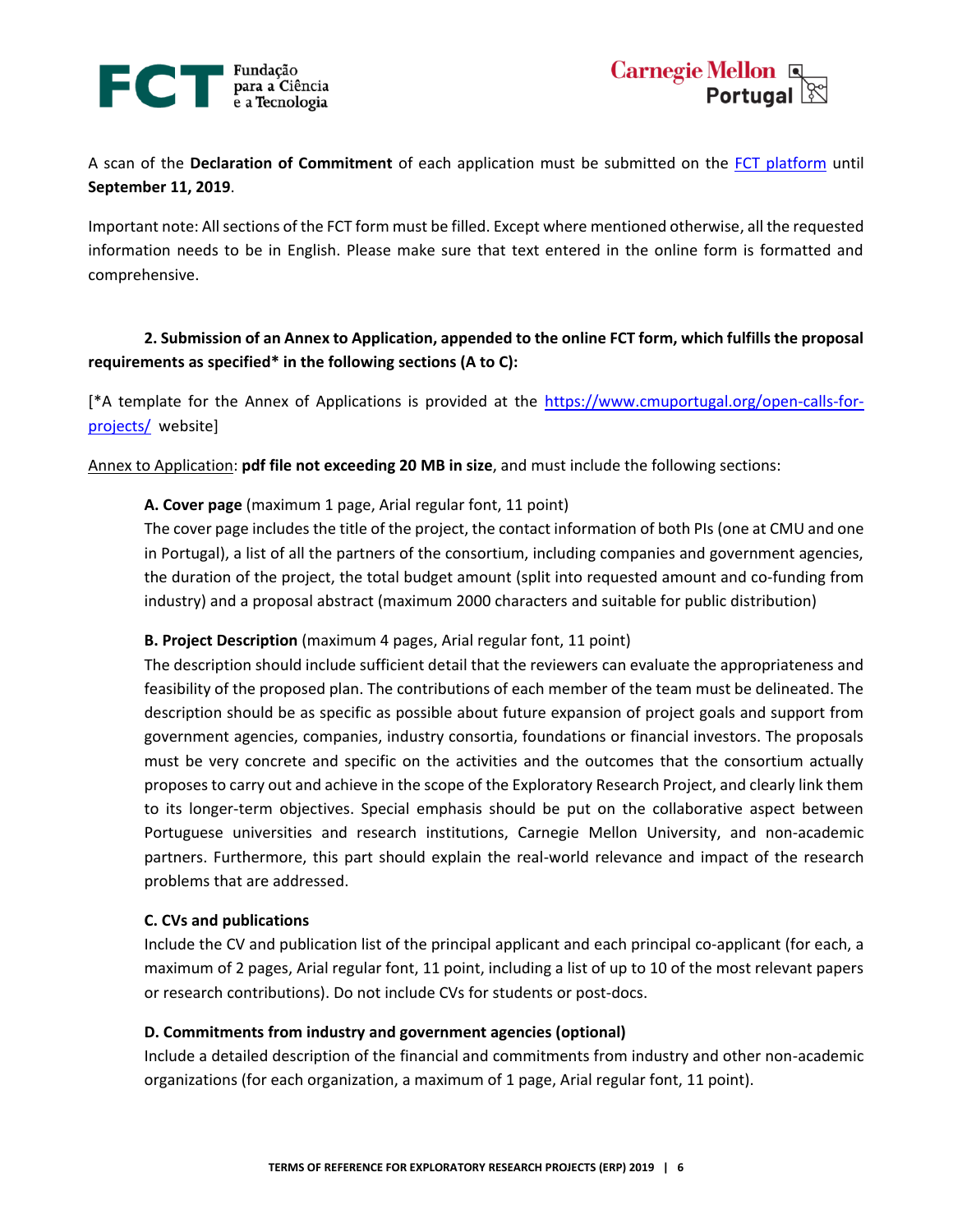



**E. Support letters (for each organization, a maximum of 1 page, Arial regular font, 11 point) (optional)** Letters from any sources of funds must be included, committing to precise funding amounts. Other letters of support may be included.

#### **F. Eligibility Documents:**

-The document that certifies the PhD degree of the lead Portugal Principal Investigator

-Written agreement between the lead Portugal Principal Investigator and the Proposing Institution (if applicable).

- A statement from the PI at CMU confirming that he/she will be the lead PI from CMU and that he/she holds a faculty appointment at CMU.

#### **2.7. Review of applications**

Projects will be selected on a competitive basis. Applications will be reviewed by an international panel of independent experts, as organized by FCT. The review panel will be responsible for evaluating the merit of each proposal. The selection for funding is based on the criteria presented in section 4.

The applications must follow the guidelines provided in these Terms of Reference and in the FCT online tools for filling in the application, namely instructions guidelines:

<http://www.fct.pt/apoios/projectos/concursos/instrucoes.phtml.pt>

#### **2.8. Notification, start of activity and reporting**

The applicants will be notified in accordance with Article 15 of the of the Regulations for Projects Exclusively Funded by National Funds. Funded applications are planned to start in 2020.

A final report of the Exploratory Research Project will be delivered, for review by the Board of Directors and by FCT. The Board of Directors and FCT may request that a panel of experts reviews the Exploratory Research Project, at any point in its progress and at its end. Periodic status updates of the project may be requested at the discretion of the Board of Directors, FCT, or the Directors of the Carnegie Mellon Portugal Program.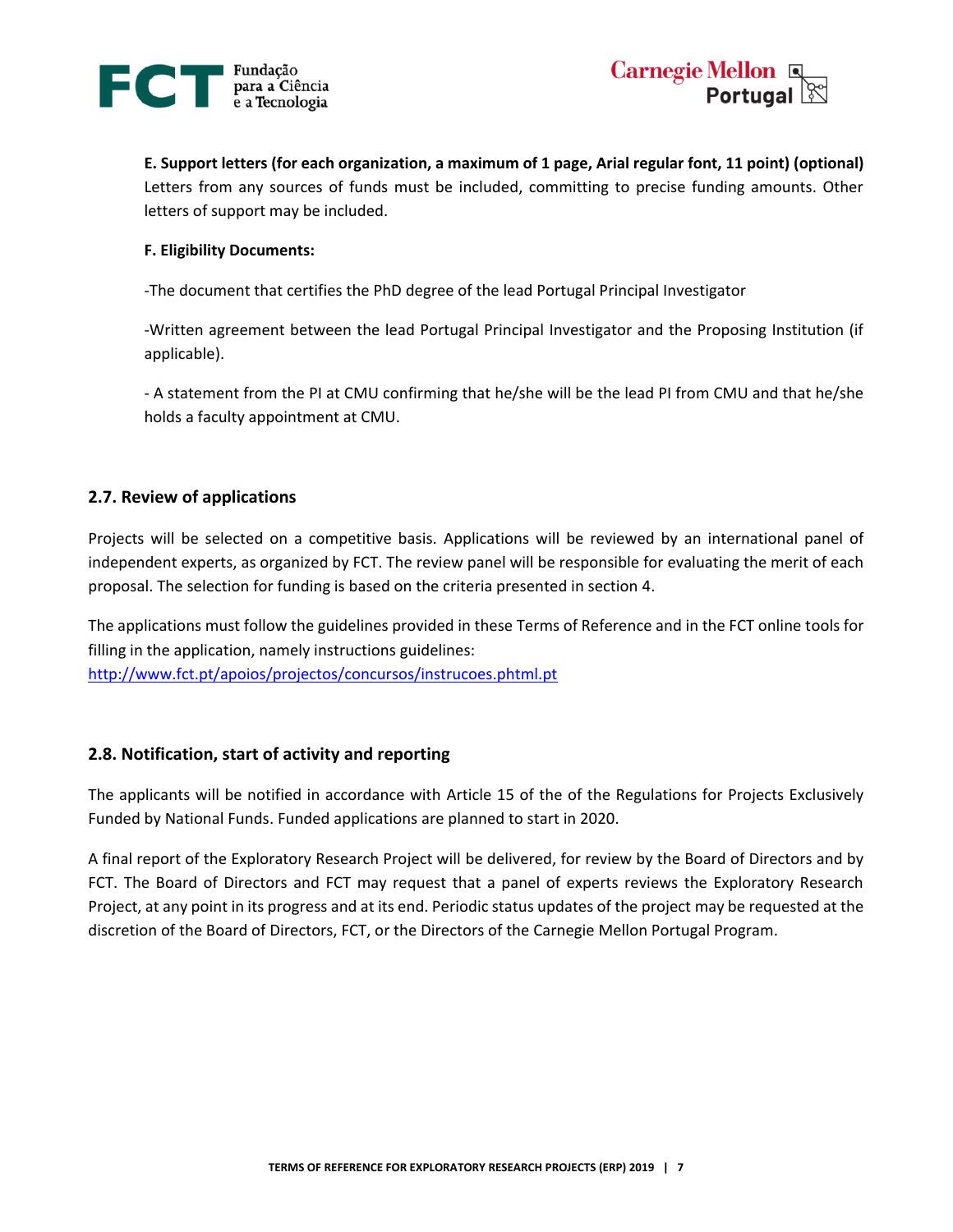



# **3. Eligibility information**

### **3.1. Requirements for participating institutions**

The proposals must have research consortia including at least:

- One or more Portuguese research institutions from different entities as identified in section 2.5.;
- One partner from CMU faculty team.

One of the Portuguese research institutions is the lead institution in Portugal. The CMU faculty team is the lead at CMU.

In addition to the entities mentioned above, the consortia may include other public or private entities, profit or non-profit, that may also invest in the exploratory project and that may bring relevant competencies to the project. However such entities will not be funded by this call.

## **3.2. Principal Investigator (PI) limit**

The lead Portugal PI should be a faculty member, with a doctoral degree relevant to ICT, or a PhD in a field with potential impact on ICT transformation, and/or extensive demonstrated accomplishment. The document certifying the doctoral degree should be included in the Annex to Application attached to the application. The lead Portugal PI should also be a professor or have a research position in the Principal Contractor. In the absence of such a link, a written agreement between the parties must be submitted attached to the application, according to point c) of item 1 of article 6 of FCT's Project Regulations.

The lead PI at CMU must hold a faculty appointment at CMU. A confirmation statement should be attached to the application.

The lead PI should Identify a co-responsible for the project, the Co-Principal Investigator (Co-PI), that will replace the PI when he/she is unable to fulfil his/her duties.

Proposals will not be accepted from lead Portugal PIs affiliated with institutions on a situation of unjustified fault with FCT requirements regarding the delivery of scientific and/or financial execution reports from previous financed projects.

Proposals will also not be accepted from lead Portugal PIs who were PI of any project with a final scientific report rejected within two years before the opening of the Call, for reasons attributable to them.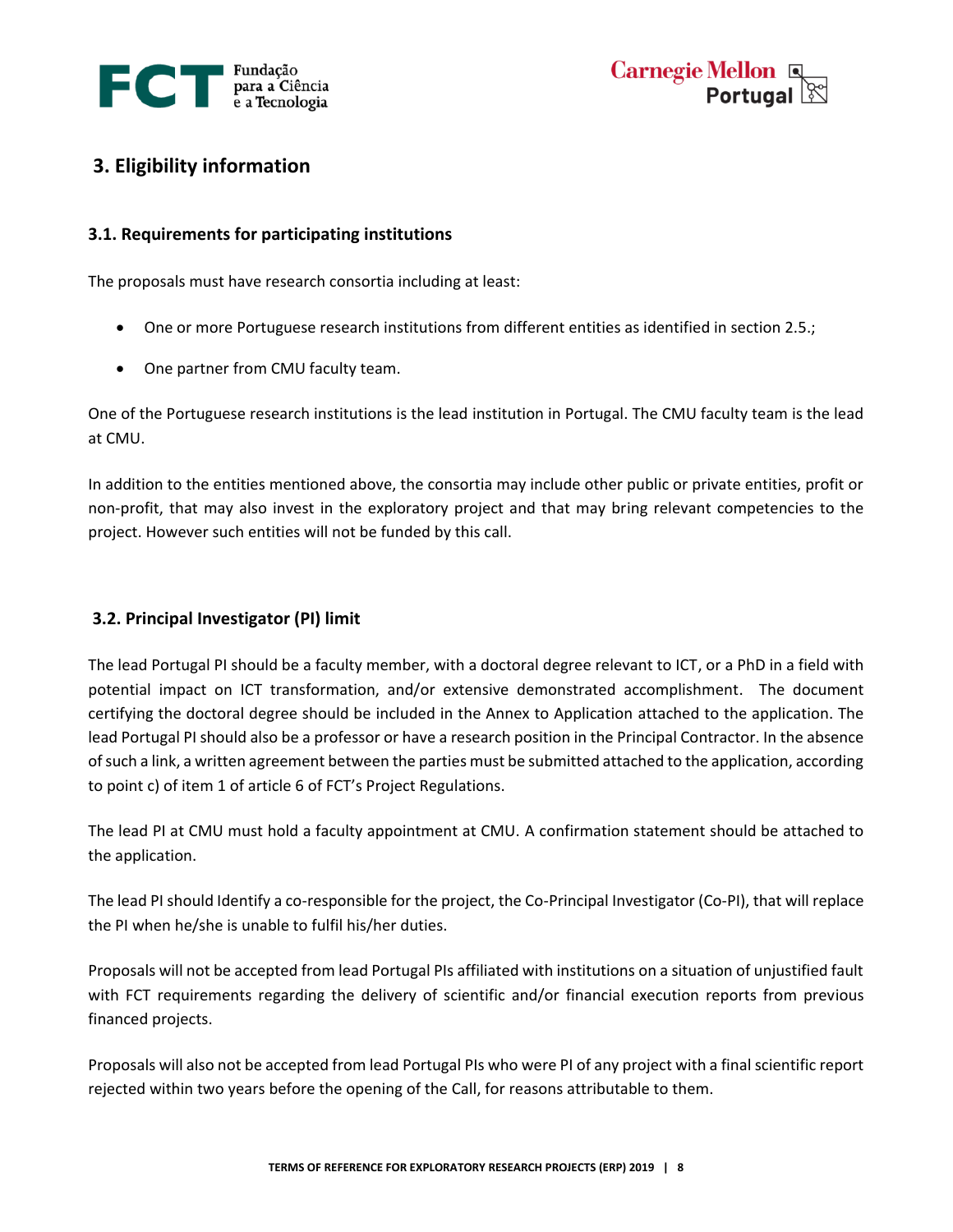



#### **3.3. PI and researchers' dedication**

The remaining members of the Portugal research team shall be dedicated to the project, according to their participation.

#### **3.4. Limit on number of proposals per organization**

There is no limit on the number of proposals to be submitted by a lead research institution and there is no limit on the number of RL partnerships a partner research institution may join.

#### **3.5. Limit on number of proposals per PI and researchers**

The lead Portugal PI may be identified as PI in at most, one proposal. Researchers may be listed as co-PIs or senior researchers in multiple proposals.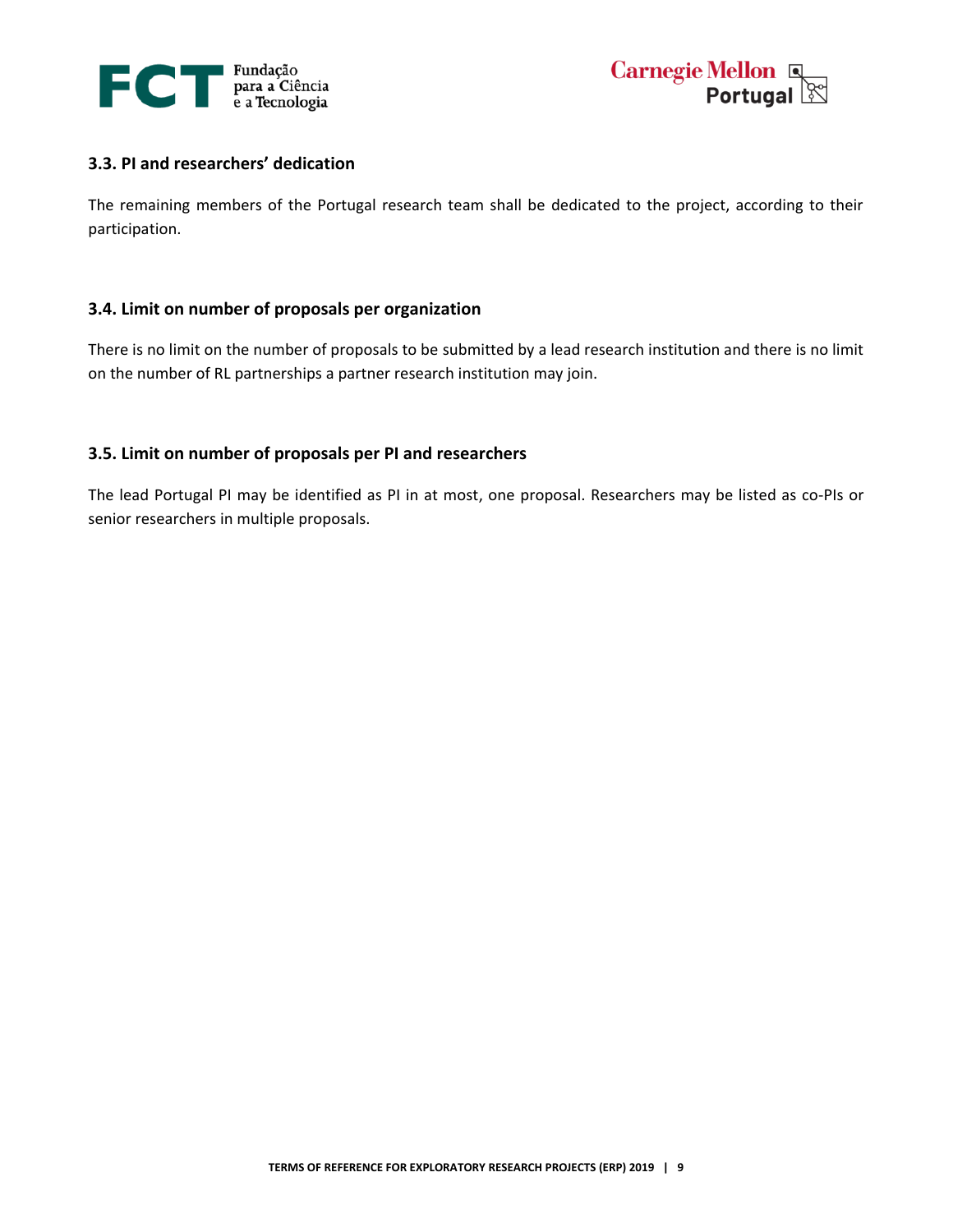

# **4. Evaluation and selection criteria**

Applications will be reviewed by international panels of independent experts, as organized by the Directors of the Program and FCT.

The selection and ranking of the applications will be based on the following criteria, further detailed in the Regulations Governing Access to Funding for Scientific Research and Technological Development Projects and in the Guide for Peer Reviewers:

- A. Scientific merit and innovative nature of the project from an international standpoint, and alignment with the goals of Phase III of the CMU Portugal Program;
- B. Impact of the project results in a real-world problem and potential for opening longer-term research avenues;
- C. Scientific merit of the research team;
- D. Feasibility of the plan of work and reasonableness of the resources and budget.

The overall merit of the project is given by:

 $MP = 0.45 A + 0.2 B + 0.2 C + 0.15 D$ 

Each criterion is scored using a 9-point scale system (1 – minimum; 9 – maximum) and rated using this scale with whole numbers only (decimal ratings are not allowed). The final score of MP is rounded to a single decimal place. If information made available in the application does not allow for evaluating a given criterion, then the respective criterion will receive a score of 1 (one).

For a proposal to be eligible for funding, the following minimum score is required:

 $MP = 5.0$  points.

For the purpose of selection and decision-making regarding funding, projects will be ranked by score obtained in the review process in decreasing order. In case of equal ratings, the locking date of the proposals in the FCT's electronic system will be taken into consideration for the ranking list.

## **4.1 Criterion A**

i. Relevance and originality of the project proposed (based on the state-of-the-art in a determined scientific area and previous work done by the proposing team);

ii. Suitability of the project to the goals of Phase III of the CMU Portugal Program;

iii. Adequacy of methodology adopted for carrying out the project;

iv. Expected results and their contribution to scientific and technological knowledge;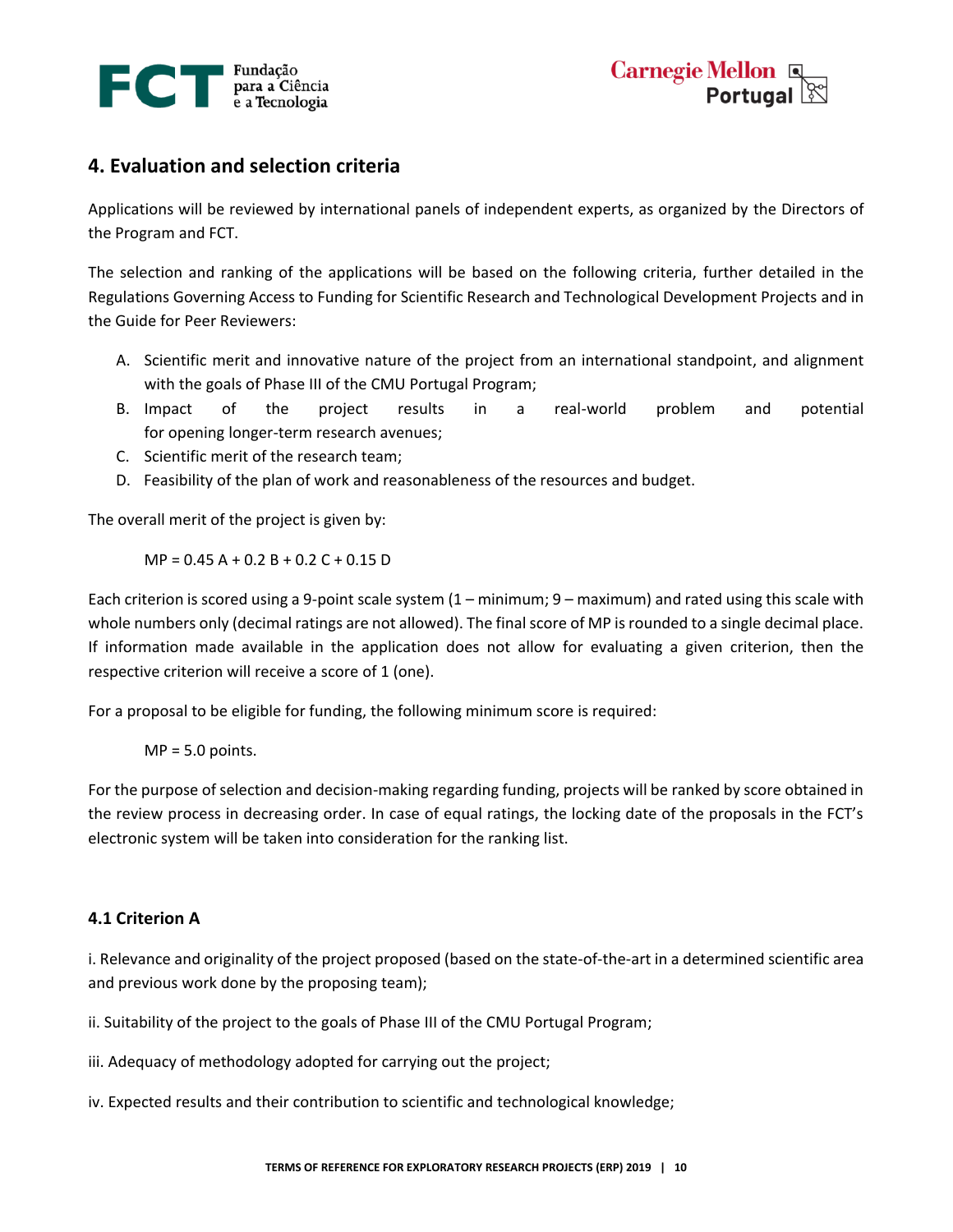



- v. Resulting publications and articles;
- vi. Degree of internationalization of the team;

#### **4.2 Criterion B**

i. Contribution towards promoting and disseminating science and technology;

ii. Contribution to the body of knowledge and competence of the National Science and Technology System (expected effects and results);

iii. Potential economic value of the technology (if appropriate), namely in terms of its impact on the competitiveness of the national socio-economic system;

iv. Production of knowledge that can contribute to benefits to society or to the business sector;

v. Potencial to lead to a longer-term research agenda.

#### **4.3 Criterion C**

i. Scientific productivity of the team (references to publications and citations in published works, other relevant indicators);

ii. Abilities and skills to adequately execute the proposed project (team configuration, PI's qualifications);

iii. Ability to involve young researchers in training;

iv. Availability of the team and non-duplication of objectives in relation to other projects underway;

v. Degree of success in previous projects in relation to the Principal Investigator (PI) (in the case of young PIs, this requirement must be assessed based on the potential revealed by the PI's curriculum vitae in the absence of prior concrete accomplishments).

#### **4.4 Criterion D**

i. Organization of the project in terms of the proposed objectives and resources (duration, equipment, size of the team, institutional and management resources);

ii. Institutional resources of the proposing and participating entities (technical-scientific, organizational and managerial and, when appropriate, co-funding capacity on the part of companies).